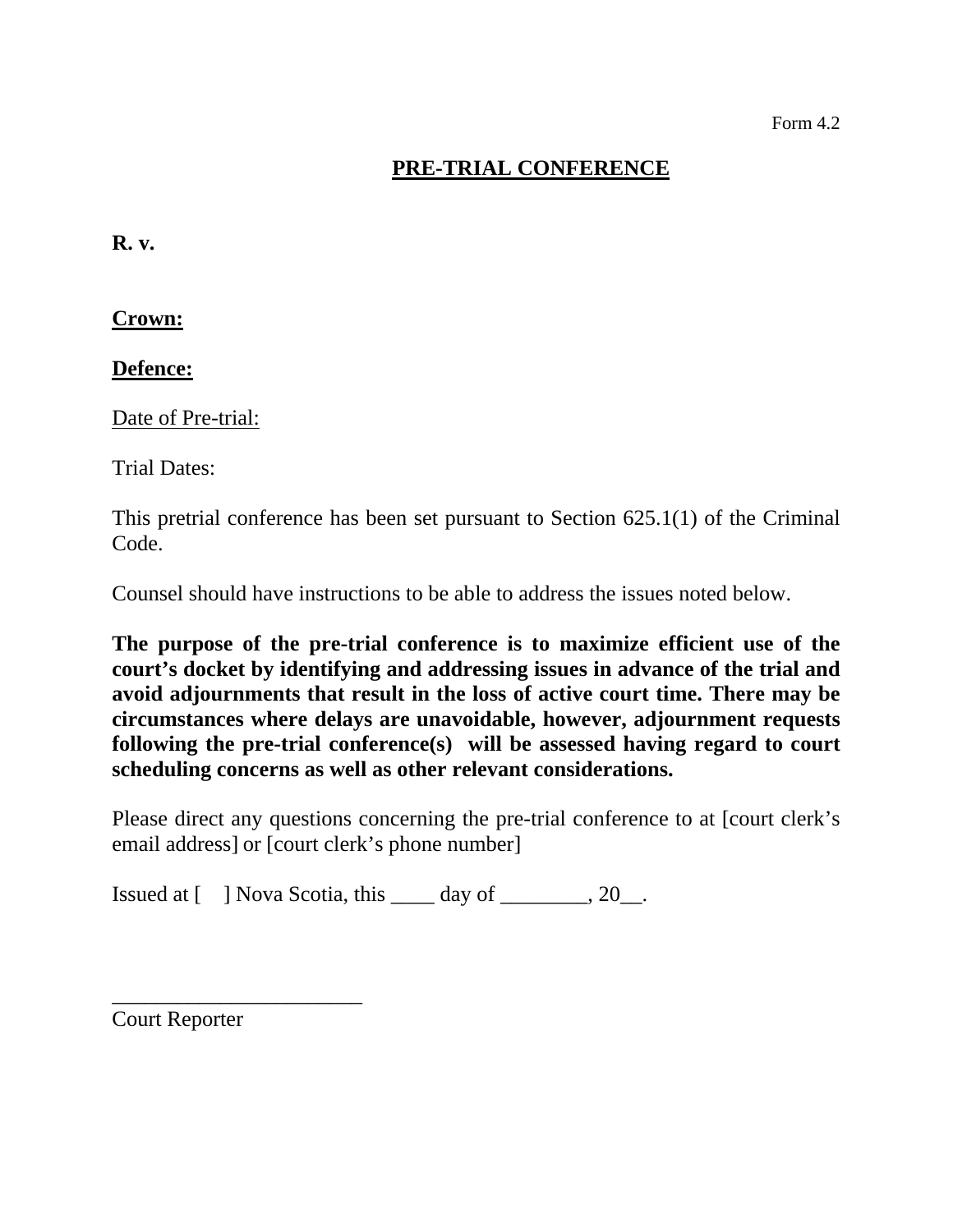1) Preliminary Matters:

a) Are there any amendments to the charge or charges?

b) Are there any other preliminary matters?

2) Has the Crown made disclosure satisfactory to the accused?

3) Will both parties be ready to proceed on the trial dates?

a) Have witnesses been subpoenaed?

4) Is the estimated time for trial accurate?

a) Are the parties involved in discussions that may more precisely define the issues or reduce the time needed?

b) Is there any potential at this stage that such discussions might take place.

c) How many witnesses does the Crown expect to call?

5) Are there any agreements with regard to facts or issues?

a) Will those agreements be set out in written form?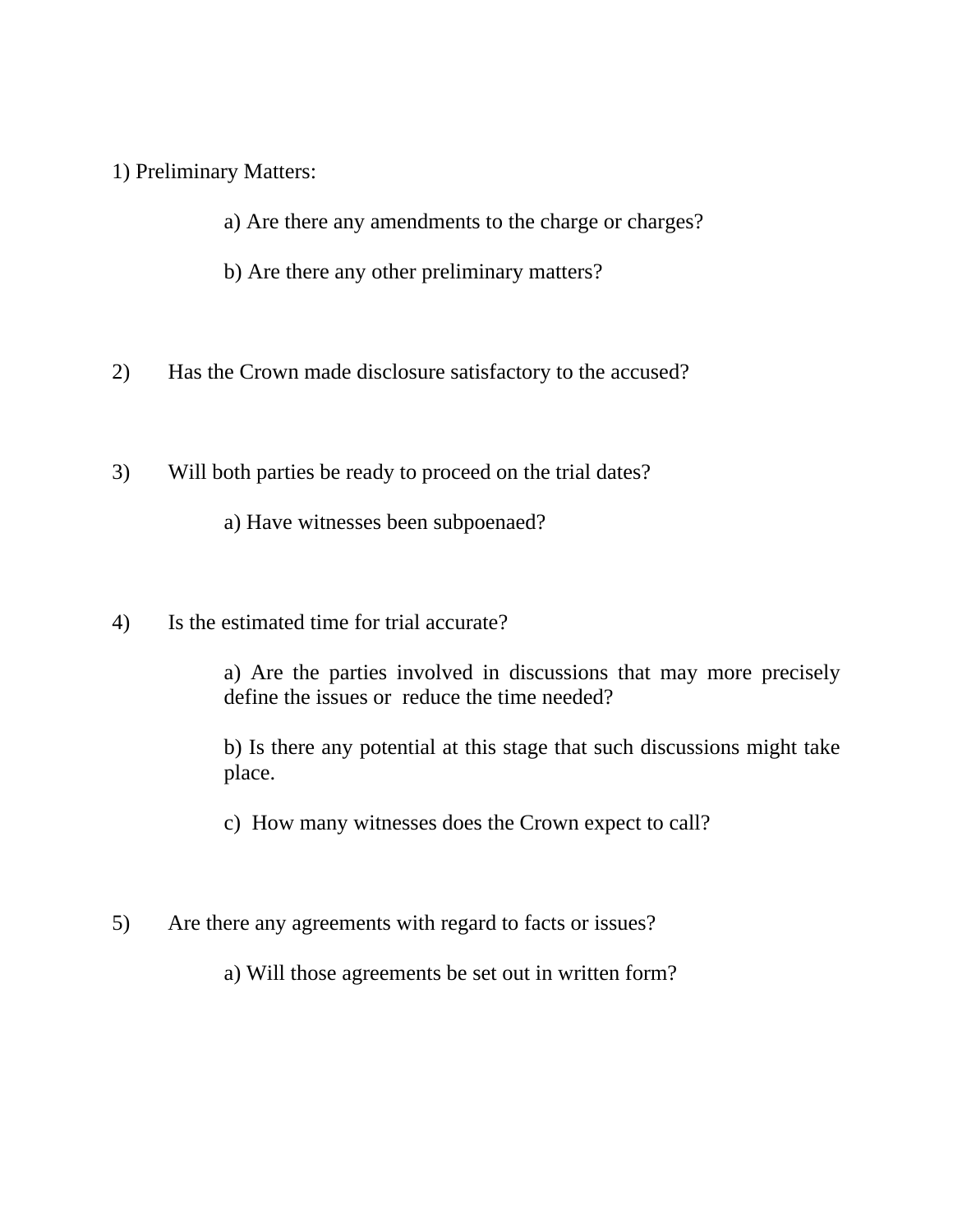6) Will there be voir dires?

a) If so, on what issue(s)?

b) Length of voir dire(s)?

c) Should any voir dire(s) be conducted during the trial or in advance of the trial dates?

- 7) Will the parties be raising any Charter issues?
	- a) What are the Charter issues?
	- b) Has notice been given?
- 8) Will either party be calling any expert witnesses?
	- a) Has that party complied with s. 657.3 (3) of the Criminal Code?
	- b) On what issues will the expert evidence be tendered?
	- c) Is the admissibility of the expert evidence contested?
- 9) Will either party require an interpreter?
- 10) Do either Crown or Defence require any technical equipment?
	- a) Videolink? Crown Defence